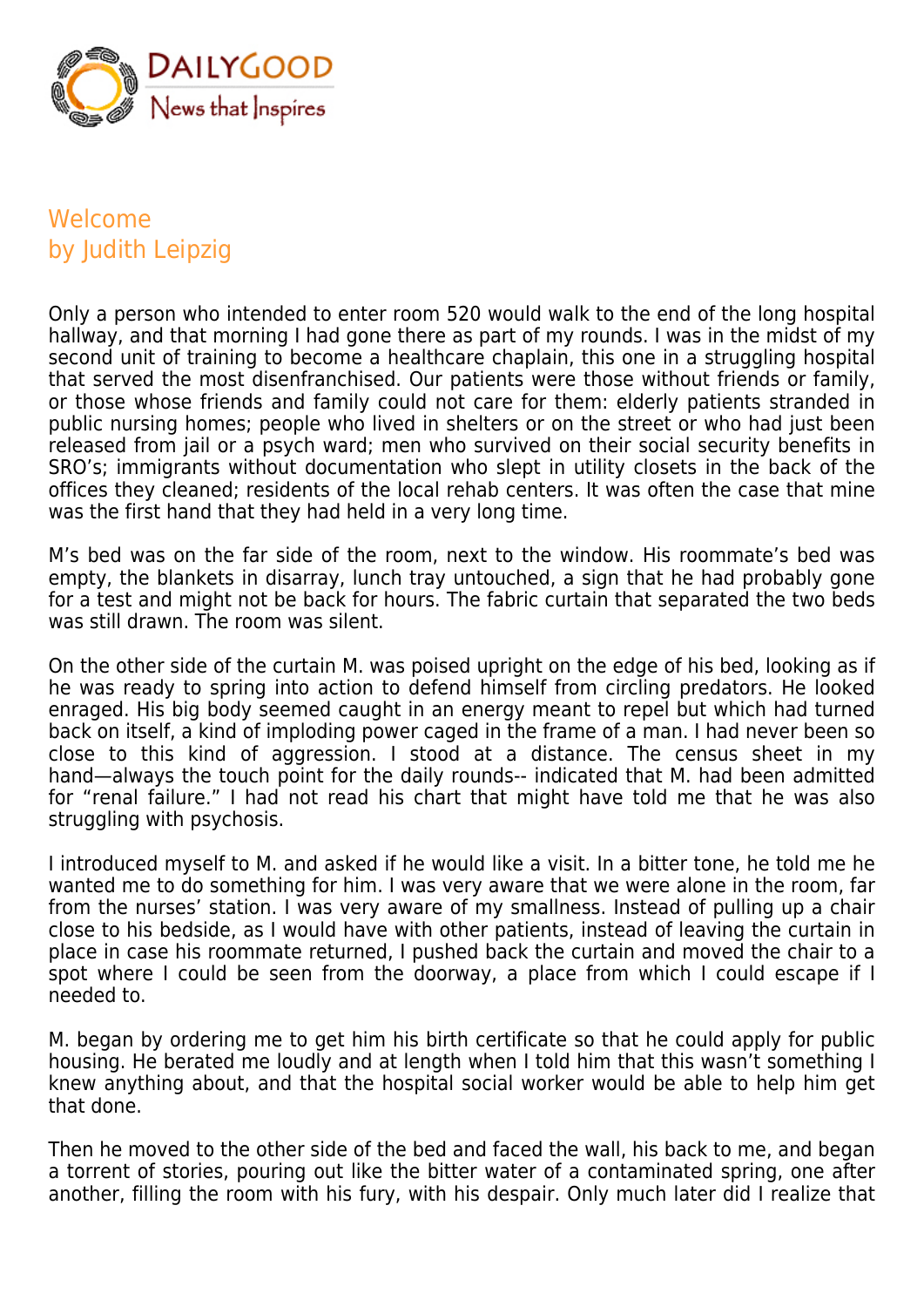turning his back on me may have been an attempt to shield me from the full force of his anger.

He ranted about a treacherous girlfriend.

He railed against a group of friends who weren't really friends after all, who had repeatedly "used" him.

He raged about the landlord who had evicted him, "He really wanted me to kill him. He was making it so I had to kill him. But I'm not going to do what he wants, I'm not going to kill him because then I'm going to go to jail and I don't want to go to jail."

He held forth about how the world would come to an end in 30 years, what signs he had seen, what he had garnered from the newspaper headlines. He was insistent about the need for me to pay attention to this, to not be naive about the impending end of the world.

M. repeated his litany of betrayals with a kind of devotion, turning now and then from the wall to emphasize a point, though he certainly did not want me to think that I understood how it was for him. Once or twice I tried to join in, saying gently, "That sounds very difficult." and he quickly rejected my words, "What are you talking about? I didn't say that!"

To stay with M., really stay with his story and what was behind the story, required heart-strength and a focused intention to be present to what his brokenness was stirring up in me—fear, confusion, and powerlessness. If I really wanted to companion M., I couldn't simultaneously make him "other" by dismissing him, or diagnosing him, or spending energy weeding out what was "true" and what wasn't. To stay with M., I had to offer to myself and to him the same thing: a kind of faithfulness, a welcome.

I listened for a long time to a ferocious grief that could have come straight out of the Psalms: I am misunderstood and deceived; there is cruelty everywhere; my enemies lay in wait for me; the world is unpredictable; I can't go on and I need to be rescued.

He came to a stopping place. I asked M. if he would like me to pray with him. He grunted his assent, and watched me closely. The prayer that I spoke was rooted in the story within the stories; indeed, his lament became my prayer. By the time I had asked for peace, for dignity, for rest, for home, for trustworthy friends, M. was sitting still for the first time, with his eyes closed, and remained that way for several minutes after the prayer ended. It looked as if he had been gentled by the prayer.

And then, he turned to look at me, his eyes soft, and said quietly, "That was a good prayer. You listened."

"Yes."

We sat enfolded in the quiet. A few minutes later I left the room to continue my rounds.

Almost everyone I know is burdened with some version of the belief that if we could only fix ourselves, clean up our act, then we would be really welcomed. If we could finally get it together, we wouldn't have to acknowledge that much of what we're doing is meant to medicate our fear of not belonging, or make it seem as if we do belong. We push ourselves to become what we imagine we are not: acceptable, evolved, accomplished,